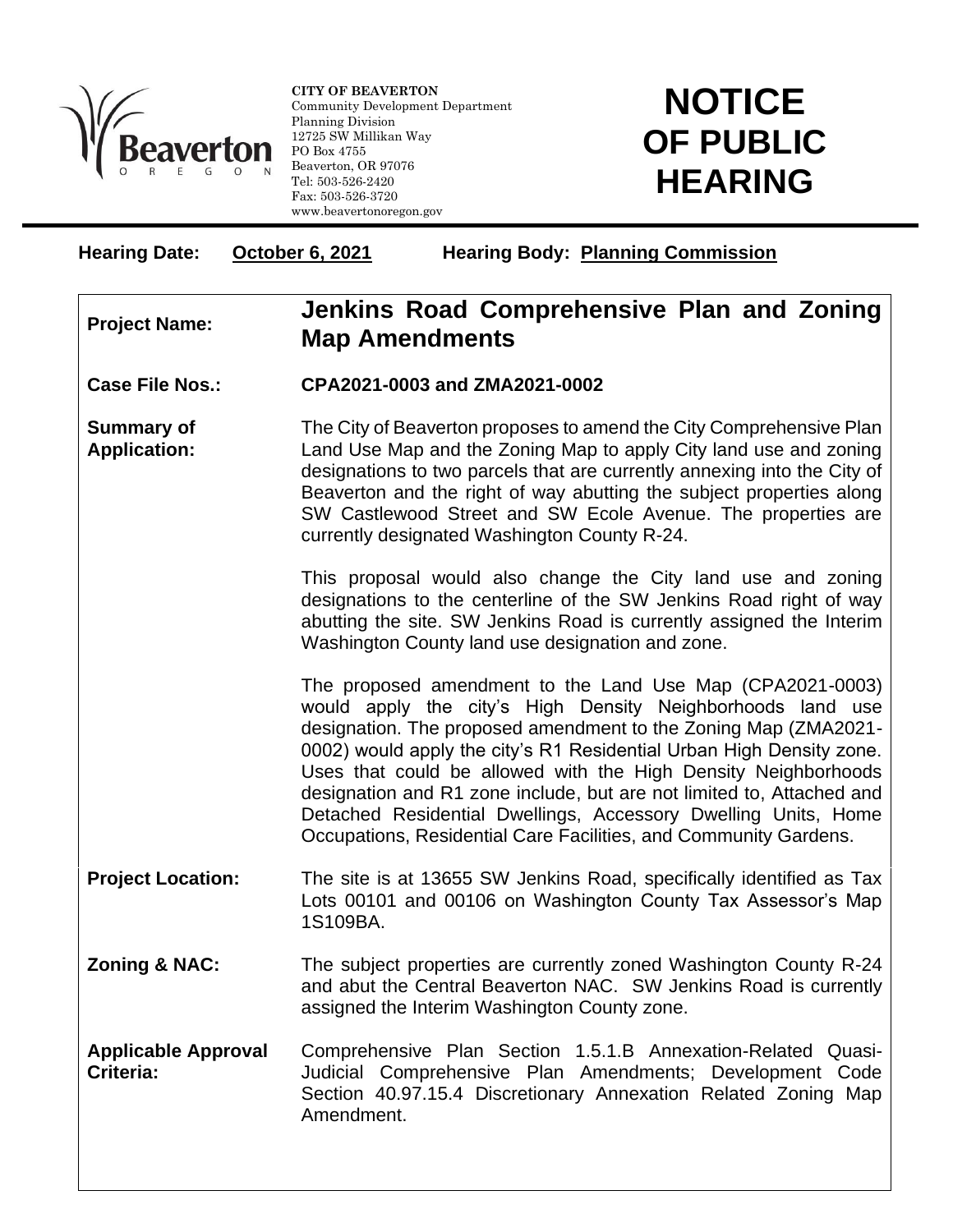| <b>Hearing Time</b><br>and Place: | City Council Chambers, First Floor, Beaverton Building,<br>12725 SW Millikan Way, beginning at 6:30 p.m. on October 6, 2021<br>Note: Public Hearings are being held remotely. See information below.                                                                                                                                                                                                                                                                                                                                                                                                                                                                                                                                                                                                                                                                                                                                             |
|-----------------------------------|--------------------------------------------------------------------------------------------------------------------------------------------------------------------------------------------------------------------------------------------------------------------------------------------------------------------------------------------------------------------------------------------------------------------------------------------------------------------------------------------------------------------------------------------------------------------------------------------------------------------------------------------------------------------------------------------------------------------------------------------------------------------------------------------------------------------------------------------------------------------------------------------------------------------------------------------------|
| <b>Staff Contact:</b>             | Lina Smith, Associate Planner<br>503-526-2652 / Ismith@beavertonoregon.gov                                                                                                                                                                                                                                                                                                                                                                                                                                                                                                                                                                                                                                                                                                                                                                                                                                                                       |
| <b>How to Participate</b>         | Given the current COVID-19 crisis the City of Beaverton strongly<br>encourages submitting written public testimony via email to the<br>project planner. However, visitor comments and public hearing<br>testimony can be provided in the following ways:<br>In writing via email to the project planner<br>Ismith@beavertonoregon.gov or<br>mailboxcddplanning@beavertonoregon.gov<br>In writing via mail to the project planner at PO Box 4755,<br>$\bullet$<br>Beaverton, OR 97076<br>Join Zoom Webinar Conference via phone or computer. Meeting<br>$\bullet$<br>ID and password, as well as the meeting link, can be found at<br>https://www.beavertonoregon.gov/291/Agendas-Minutes<br>In person on a video link. The Planning Commission Meeting can<br>$\bullet$<br>be viewed from the Beaverton Building Council Chambers, and in-<br>person public hearing testimony may be provided on a computer<br>set up in the Beaverton Building. |

*NOTE: The City of Beaverton has declared a State of Emergency due to COVID-19 and the Community Development Department is closed to the public until further notice. The Community Development Department is evaluating temporary changes to processes and procedures to respond appropriately to the COVID-19 State of Emergency and is committed to ensuring that the*  land use review process continues to fulfill the requirements of state and local law while protecting *the health and wellbeing of the community.*

Pursuant to Section 50.88 of the Beaverton Development Code, for written comments or exhibits to be submitted by staff at the hearing, they must be received by the project planner no later than 4:30 p.m. on the day of the scheduled hearing. **To be made a part of the written staff report, correspondence needs to be received by September 24, 2021.** All written testimony provided prior to the meeting will be provided to the Planning Commission prior to their decision. Please reference the Case File Number and Project Name in your written comments. Comments are encouraged to be provided via email to the project planner.

A copy of all documents and evidence submitted by or on behalf of the applicant, and applicable review criteria, are available for inspection. Please contact the project planner for more information or to view documents electronically. A copy of the staff report will be available for inspection at no cost at least seven calendar days before the hearing. A copy of any or all materials will be provided at a reasonable cost. A copy of the staff report may also be viewed online at: [www.beavertonoregon.gov/DevelopmentProjects.](http://www.beavertonoregon.gov/DevelopmentProjects)

Staff strongly encourages you to participate in the public process by reviewing documents online and viewing the public meeting at [https://www.beavertonoregon.gov/291/Agendas-Minutes.](https://www.beavertonoregon.gov/291/Agendas-Minutes) If you do not have the technology to view documents, watch, or participate in the meeting, please contact the project planner for additional support.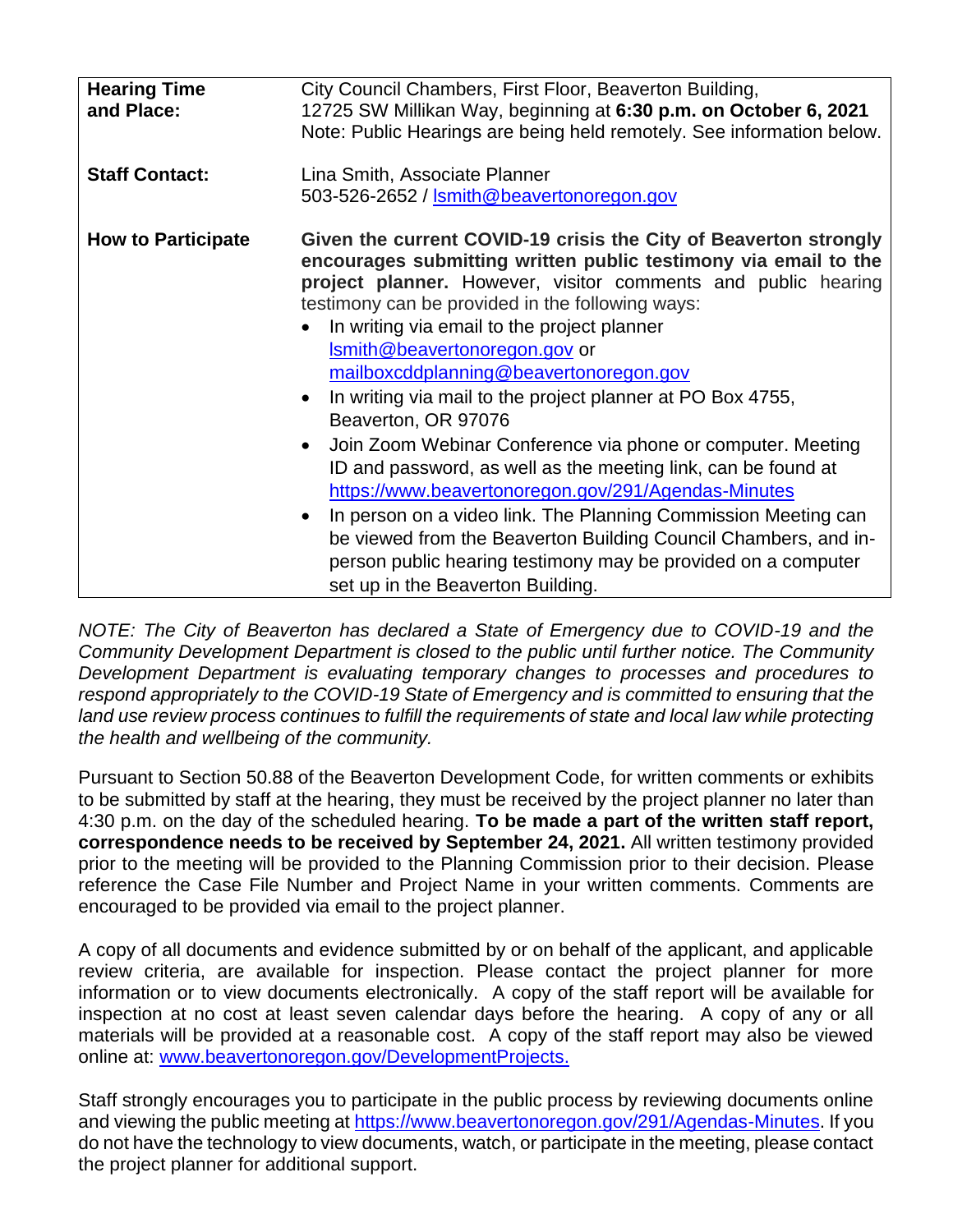The Planning Commission shall conduct hearings in accordance with adopted rules of procedure and shall make a decision on the development application after the hearing closes. Failure to raise an issue in a hearing, by testifying in person or by letter, or failure to provide statements or evidence with sufficient specificity to afford the decision-making authority an opportunity to respond to such issue, precludes appeal to the Land Use Board of Appeals on the issue.

Accessibility information: This information can be made available in large print or audio tape upon request. Assistive listening devices, sign language interpreters, or qualified bilingual interpreters can be made available at any public meeting or program with 72 hours advance notice. To request these services, contact Lina Smith by calling 711 503-526-2652 or email Ismith@beavertonoregon.gov.

## This document is available in other languages and formats upon request

Este documento está disponible en otros idiomas y formatos para quien lo solicite

本文档是可用在其他语言和格式

Tài liệu này có sẵn trong các ngôn ngữ khác và các định dạng theo yêu cầu

توفر ٍ هذه الوثيقة باللغات و غير ها من الأشكال بناءا على طلبها

이 문서는 요청에 따라 다른 언어와 형식으로 사용할 수 있습니다

このドキュメント(文書)は、ご希望に応じて、他の言語と形式にてご利用頂けます

Этот документ доступен на других языках и форматов по запросу